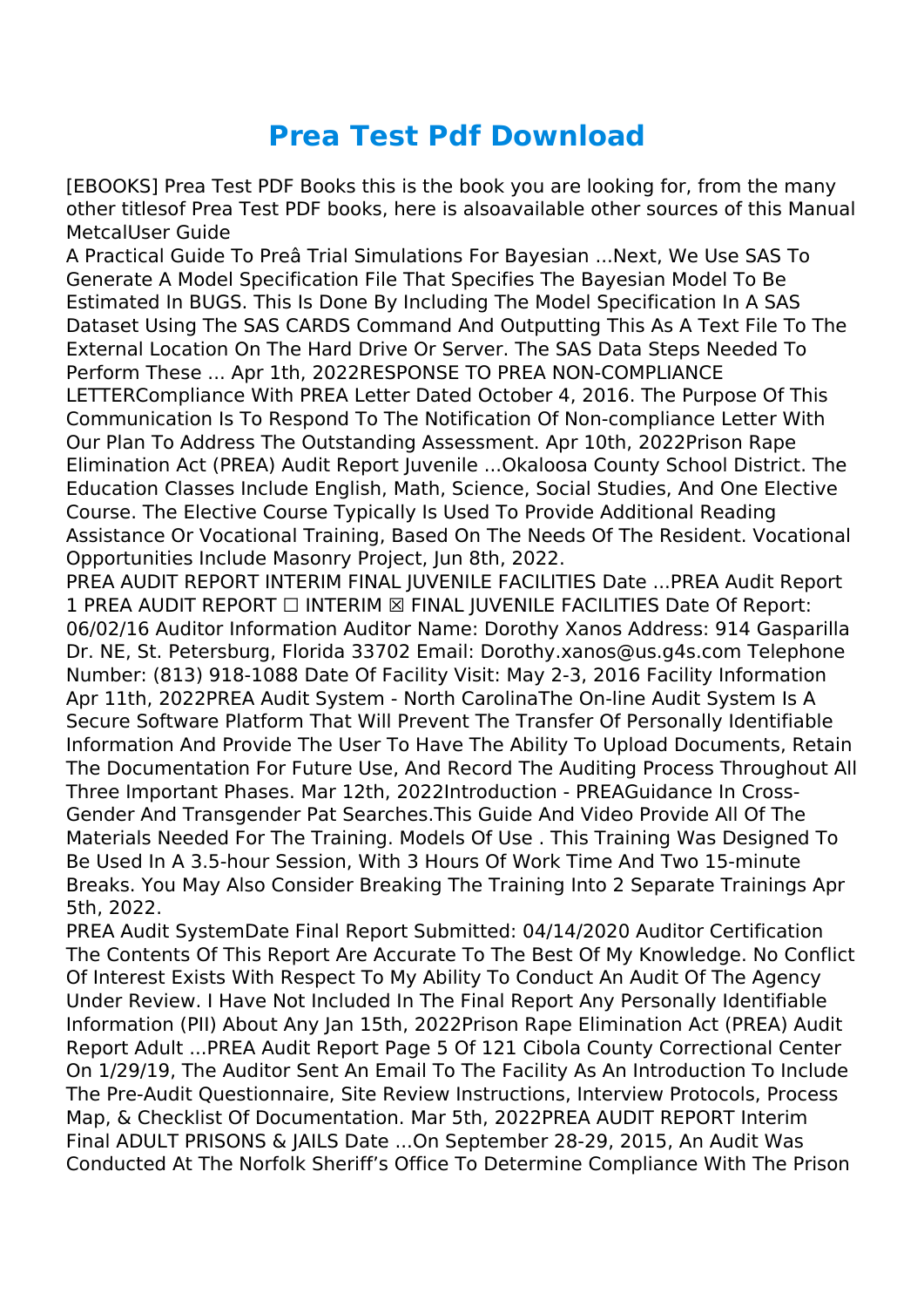Rape Elimination Act Standards Finalized August 2012. A Complete Tour Of The Facility Was Conducted On September 28, 2015. The Following Areas And Operations Were Mar 19th, 2022.

PREA Volunteer And Contractor Training Template For …Agency's Volunteer Or Contractor Handbook And/or Presented Orally Or In Writing By Staff Or Inmate Educators. Whatever Format(s) You Chose, Be Sure That The Information Is ... (PREA) Of 2003 Is A Federal Law That Was Created To Put An End To Sexual Abuse Against Inmates In Federal And State Prisons, Ja Jun 1th, 2022The PREA Auditor HandbookUse Information Obtained About The Facility + The Methodological Requirements In The Handbook To Determine The Appropriate Number Of Days For The Onsite Audit TABLE 6: ESTIMATED TIME TO COMPLETE INMATE AND STAFF INTERVIEWS Facility Type Inmate Population Size\* 0-50 51-100 101-250 251-50 Apr 18th, 2022PREA AUDIT REPORT - IN.govSeven Habits Of Highly Effective People Yoga Family Education Programs: Child Visitation Center Reading With Dad And Me Quenching The Father's Thirst Inside Out Dads ... Bi-sexual And Transge Jun 11th, 2022.

PREA AUDIT: AUDITOR'S SUMMARY REPORT ADULT …There Are Seven Housing Units At FCI Miami, Designated As Follows: Atlantic, Biscayne, Coral, Dolphin, Everglades, Flagler, And Gator. Offer A Residential Drug Abuse They Program For Inmates With A Documented History Of Substance Apr 12th, 2022Sexual Abuse In Confinement - PREA Resource CenterJails, Lockups, Community Confinement Facilities, And Juvenile Confinement Facilities. While The Act Did Not Create A New Crime – Sexual Abuse Is A Crime Regardless Of Where It Occurs – Mar 13th, 2022PREA AUDIT: PRE-AUDIT QUESTIONNAIRE COMMUNITY …The Number Of Contract S For The Confinement Of Resident S That The Agency Entered Into Or Renewed With Private Entities Or Other Government Agencies On Or After August 20, 2012 , Or Since The Last PREA Audit, Whichever Is Later : 115.212 (a)-4 . The Number Of Above Contracts That DID NOT Req Apr 10th, 2022. 22348 Ibuprofen Clinical PREAQ: UALITY AND : I: NTEGRITY ... Table 7-5 Nonfatal Serious Adverse Events (SAEs) ... Table 7-9 Common AEs: ≥2 Patients Per Treatment Group, Studies 012 And 005 (Pooled Data) 47 TABLE OF FIGUR Mar 2th, 2022Safe Prisons/Prison Rape E Limination Act (PREA) Program ...Custody Violations By Penal Code Section And Current Disposition – Penal Code 39.04 Calendar Year 2015 – 2019 Reported Sexual Assault And Improper Sexual Activity With A Person In Custody Violations – Counts By Penal Code Section Offender-on-Offender Sexual Assault Case Counts By Incident Apr 2th, 2022Prison Rape Elimination Act (PREA) Prevention And ResponseLanguage Services For Limited English Proficient Individuals; DOC 490.850 Prison Rape Elimination Act (PREA) Response; DOC 550.100 Offender Grievance Program; DOC 690.400 Offenders With Disabilities Mar

3th, 2022.

Pocket Cards - PREAEscort The Victim To A Safe Location Away From Others And Separate From The Abuser. If Within 96 Hours Of Incident, Instruct The Victim To Not Shower, Brush Teethr Urinate, Defecate, Eat, Drink, Change Clothing, Or Anything That Would Destroy Evidence. Do Not Interview The Vict May 11th, 2022PREA Staff Training Template For Small JailsThe PREA Staff Training Template For Small Jails Includes A Curriculum, Instructor's Guide, PowerPoint® Slides, And